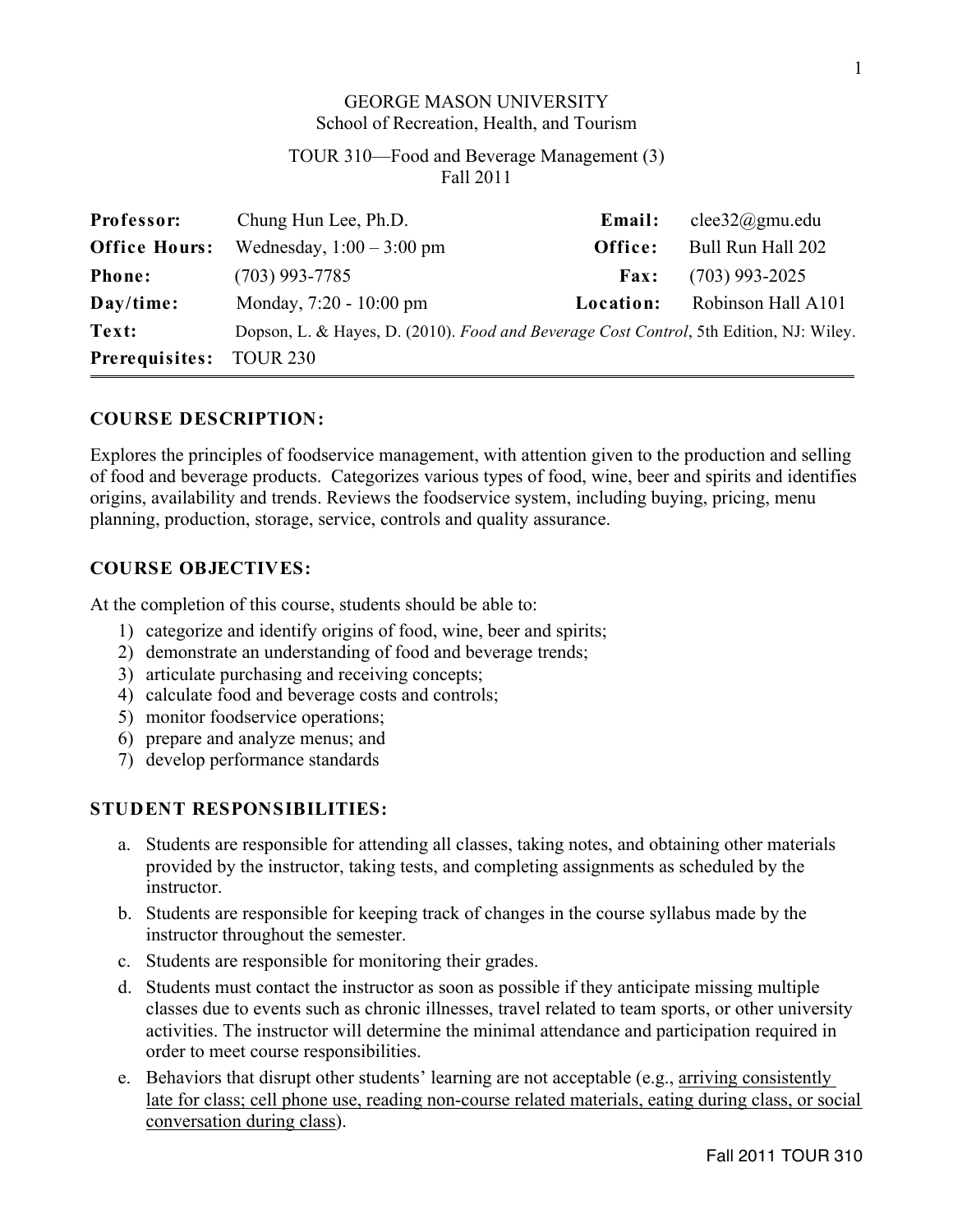# **EXAM POLICY:**

The only acceptable reasons for missing an exam are:

- a. Severe illness or accident This must be verified by the University Health Center or the attending physician.
- b. Severe illness or death in the immediate family that requires the student to be at home at the time of exam. A written statement from the attending physician is required.

*The course instructor must be notified of the reason for missing an exam at least seven days prior to the start of the exam*. Make-up exams are essay and given at the discretion of the instructor.

#### **COURSE CONDUCT:**

Class will be a combination of instructor lectures, interactive class discussions, and in-class activities. You will be required to complete assigned readings prior to class sessions during which those readings are examined. *Assignments are due in class at the beginning of class of the specified due date, unless they are submitted to the drop-boxes on Blackboard.*

## **CLASS ATTENTDENCE AND PARTICIPATION:**

Attendance will be taken at the beginning of each class meeting. It is your responsibility to sign the class attendance sheet, even if you are late to class. My record of attendance is official and final. I will take attendance for all class meetings, not including exam dates or other dates noted on the schedule. *5 points of the 15 percentage points for attendance will be lost for each day missed. Each missing class will result in the drop of one letter grade after your loss of all 15% points of your attendance grade. That is, six absences will result in a failing grade.*

Participation in class discussion is very important. Please prepare for class by reading the assigned material as well as the cases. Also, many of you are working in service firms. Please share your experiences with the class. Your grade for class participation will be based on my judgment of the consistency with which you *participate constructively* and *show leadership* in class discussion and activity. Please note that class discussion includes interacting with your classmates. When I am leading case discussions, I may "cold call." Please be prepared for this. Keep in mind that if you aren't in class, you aren't participating.

## **LATE WORK:**

My experience with teaching university students suggests that, on average, 10 to 15 percent of the class will attempt to turn in assignments later than the time specified. Many reasons are given for late work (e.g., flat tires, printer problems, illness, oversleeping, etc.). No matter what the reason, the bottom line is that either (a) the work was completed and turned in when required or (b) the assignment was not completed and turned in when required.

Assignments are due in class at the beginning of class on the specified due date. There is **NO PROVISION** for late work on any assignment. I strongly suggest that you plan and schedule your work early (and not wait until the "last minute"). Late submissions are **NOT ACCEPTED**. Partial credit will **NOT** be given for late work.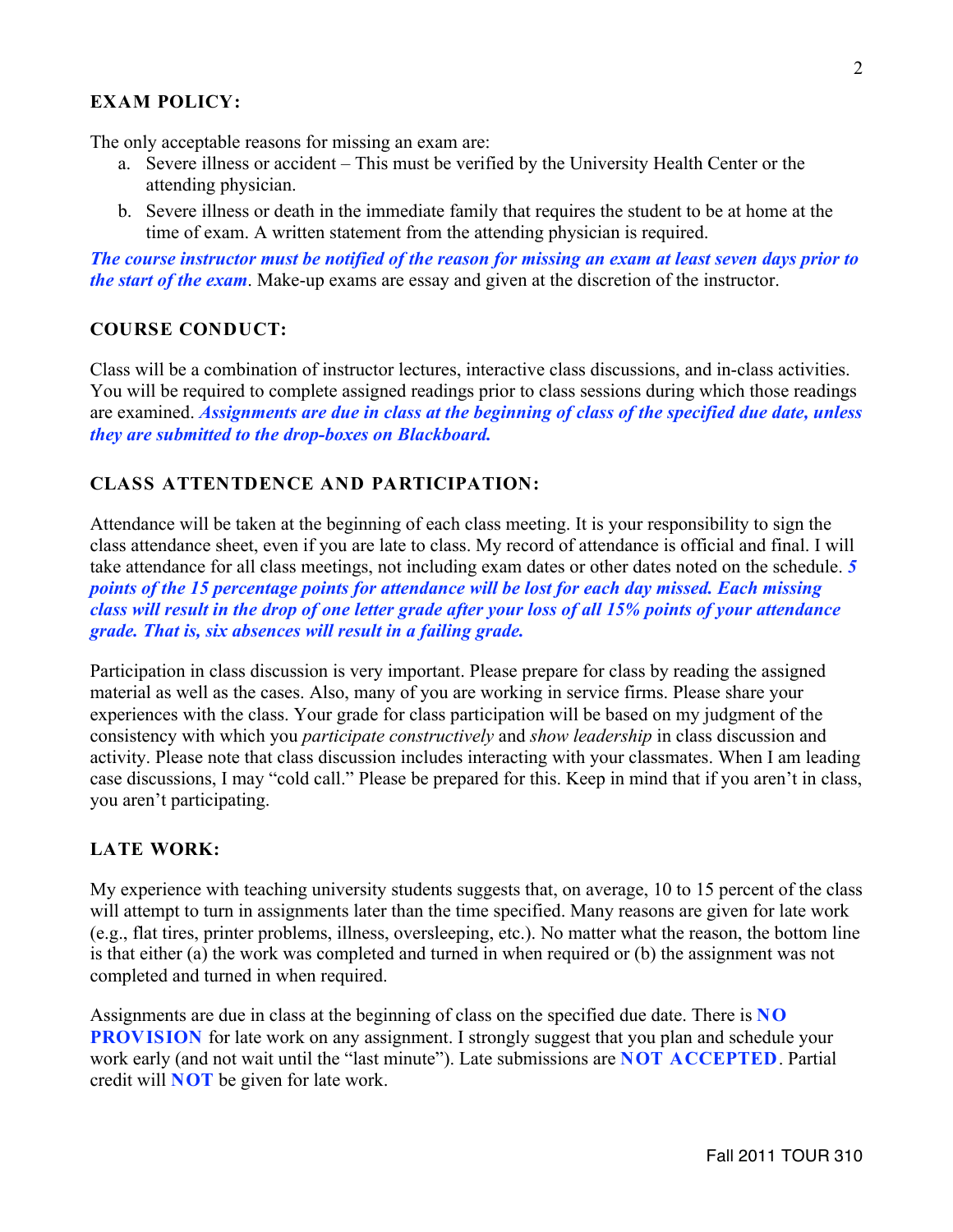## **EVALUATION:**

| Grade | Percentage    | Grade         | Percentage    |
|-------|---------------|---------------|---------------|
| $A+$  | $97.0 - 100$  | $C+$          | $77.0 - 79.9$ |
| A     | $94.0 - 96.9$ | $\mathcal{C}$ | $74.0 - 76.9$ |
| $A-$  | $90.0 - 93.9$ | $C-$          | $70.0 - 73.9$ |
| $B+$  | $87.0 - 89.9$ | D             | $60.0 - 69.9$ |
| B     | $84.0 - 86.9$ | F             | Below 60      |
| B-    | $80.0 - 83.9$ |               |               |

This course will be graded on a percentage system, with a total of 100 possible percentage points.

### **COURSE REQUIREMENTS:**

| <b>Activity</b>              | <b>Times</b>   | <b>Point</b>                                                            | <b>Percentage</b> |
|------------------------------|----------------|-------------------------------------------------------------------------|-------------------|
| Attendance and Participation |                | 5% lost for each day missed; six absences<br>result in a failing grade. | 15%               |
| Exams                        | $\overline{2}$ | 100 / exam                                                              | 40%               |
| * Semester Project           |                | 100 / project                                                           | 15%               |
| ** Chapter Questions         | TBA            | 10 / Chapter                                                            | 20%               |
| *** In-class Quizzes         | <b>TBA</b>     | $10 /$ Quiz                                                             | 10%               |
| <b>Total</b>                 |                |                                                                         | 100%              |

\* The instructor will give more details and guideline for the semester project at the beginning of the semester.

\*\* You are to complete the specific chapter questions assigned by the instructor.

\*\*\* The quizzes will be given at any time during class. The purpose of the quizzes is to check your preparation of class (if given at the beginning of class) and your understanding of class (if given at the end of class). The quizzes will be graded but the worst score will be dropped (will not be used in calculating your final quiz grade). There will be no makeup quizzes.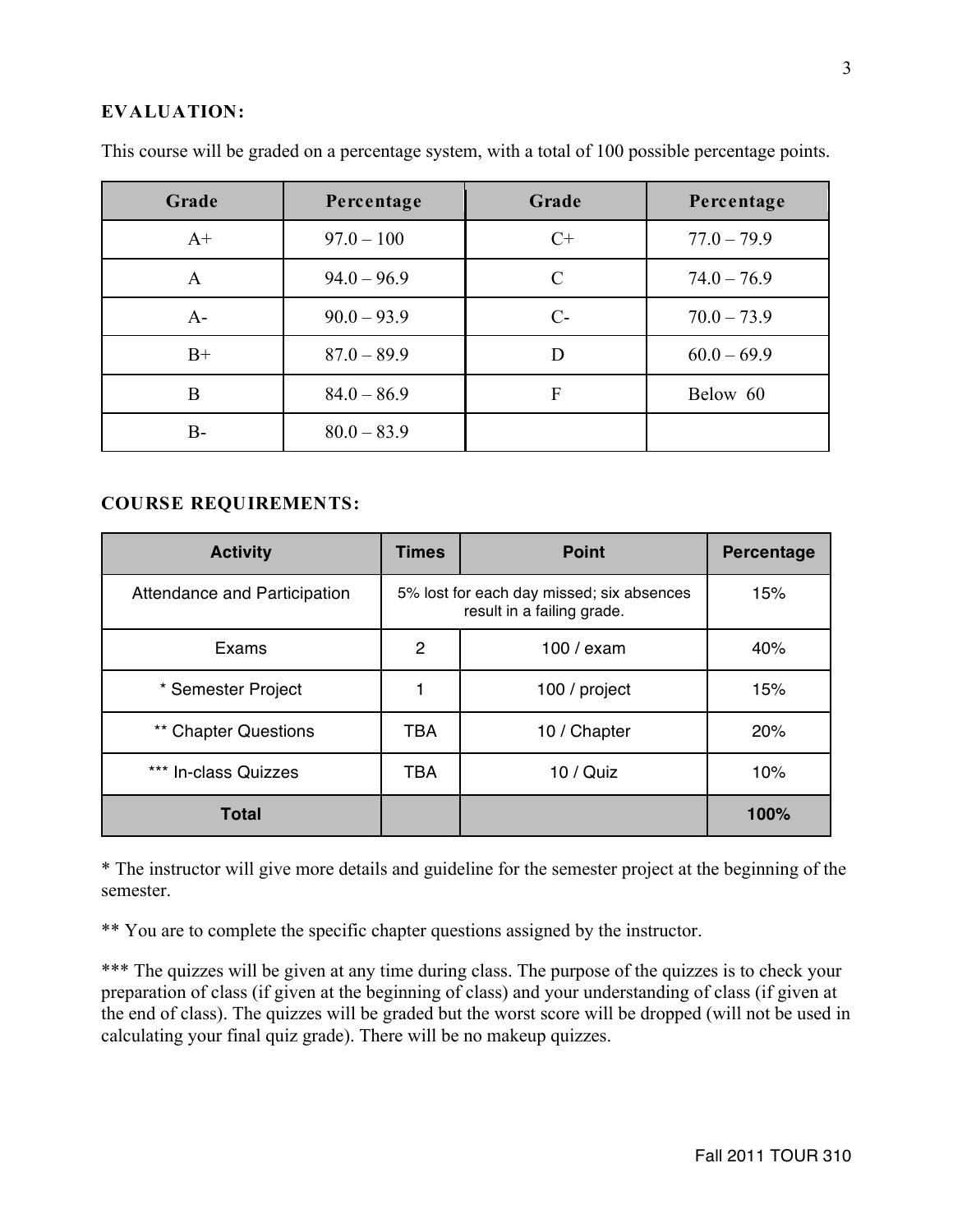# **TENTATIVE COURSE SCHEDULE**

| <b>WEEK</b>    | <b>TOPIC</b>                                         | <b>READINGS</b> |
|----------------|------------------------------------------------------|-----------------|
| 1 (Aug. 29)    | Introduction / Managing Revenue and Expense          | 1               |
| $2$ (Sep. 5)   | Labor Day - No Class                                 |                 |
| 3 (Sep. 12)    | Determining Sales Forecasts                          | $\overline{2}$  |
| 4 (Sep. 19)    | Managing the Cost of Food I                          | 3               |
| 5 (Sep. 26)    | Managing the Cost of Food II                         | 3               |
| $6$ (Oct. 3)   | Managing the Cost of Beverages / Exam Review Session | $\overline{4}$  |
| 7(Oct. 11)     | Mid-term Exam I                                      |                 |
| 8 (Oct. 17)    | Managing the Food and Beverage Production Process I  | 5               |
| $9$ (Oct. 24)  | Managing the Food and Beverage Production Process II | 5               |
| $10$ (Oct. 31) | Managing Food and Beverage Pricing                   | 6               |
| 11 (Nov. 7)    | Managing the Cost of Labor                           | 7               |
| 12 (Nov. 14)   | <b>Controlling Other Expenses</b>                    | 8               |
| 13 (Nov. 21)   | Analyzing Results Using the Income Statement         | 9               |
| 14 (Nov. 28)   | Planning for Profit                                  | 10              |
| 15 (Dec. 5)    | Maintaining and Improving the Revenue Control System | 11              |
| 16 (TBA)       | Final Exam during Exam Period                        |                 |

*Note: Faculty reserves the right to alter the schedule as necessary.*